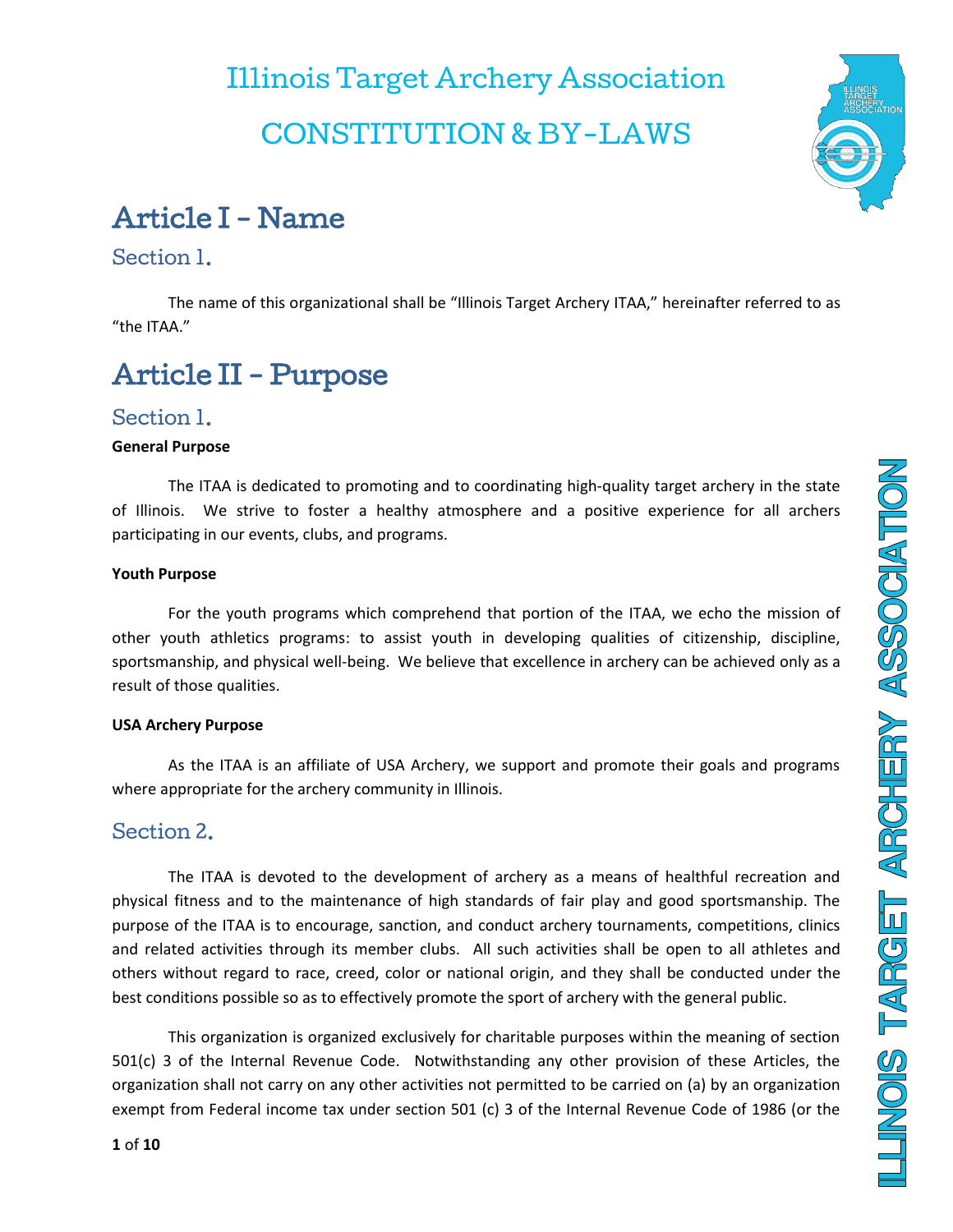corresponding provision of any future United States Internal Revenue Law) or (b) by an organization contributions to which are deductible under section 170 (c) (2) of the Internal Revenue Code of 1986 (or the corresponding provision of any future United States Internal Revenue Law).

Upon winding up and dissolution of this organization, after paying or adequately providing for the debts and obligations of the organization, the remaining assets shall be distributed to a non-profit fund, foundation, or corporation which is organized and operated exclusively for charitable, educational, religious, and or scientific purposes and which has established its tax exempt status under section 501(c) (3) of the Internal Revenue Code.

However, if the named recipient is not then in existence or no longer a qualified distribute, or unwilling or unable to accept the distribution, then the assets of this organization shall be distributed to a fund, foundation, or organization which is organized and operated exclusively for the purposes specified in section 501(c) (3) of the Internal Revenue Code.

### Section 3.

The ITAA is an organization within the territory designated by the National Archery Association of the United States, d/b/a USA Archery (USAA), as the State of Illinois.

# Article III - Membership

### Section 1.

Membership in the ITAA is a direct benefit of USA Archery membership. As a result, the ITAA will have no dues paying members who are not USAA members. All members of the USAA residing within the boundaries of the State of Illinois are members of the ITAA. (See Article IV, Section 1.)

### Section 2.

Voting rights shall be afforded to Illinois-resident USAA members of 18 years or older, who have not been expelled.

### Section 3.

A member in good standing is one who complies with the By-Laws, who has not been expelled, and who is not currently suspended.

### Section 4.

A member may be suspended or expelled by a two-thirds (2/3) vote of the Board for any reason considered detrimental to the ITAA. In matters of suspension or expulsion, decisions by the USAA Board of Justice shall take precedence regarding participation in tournaments sanctioned by USAA.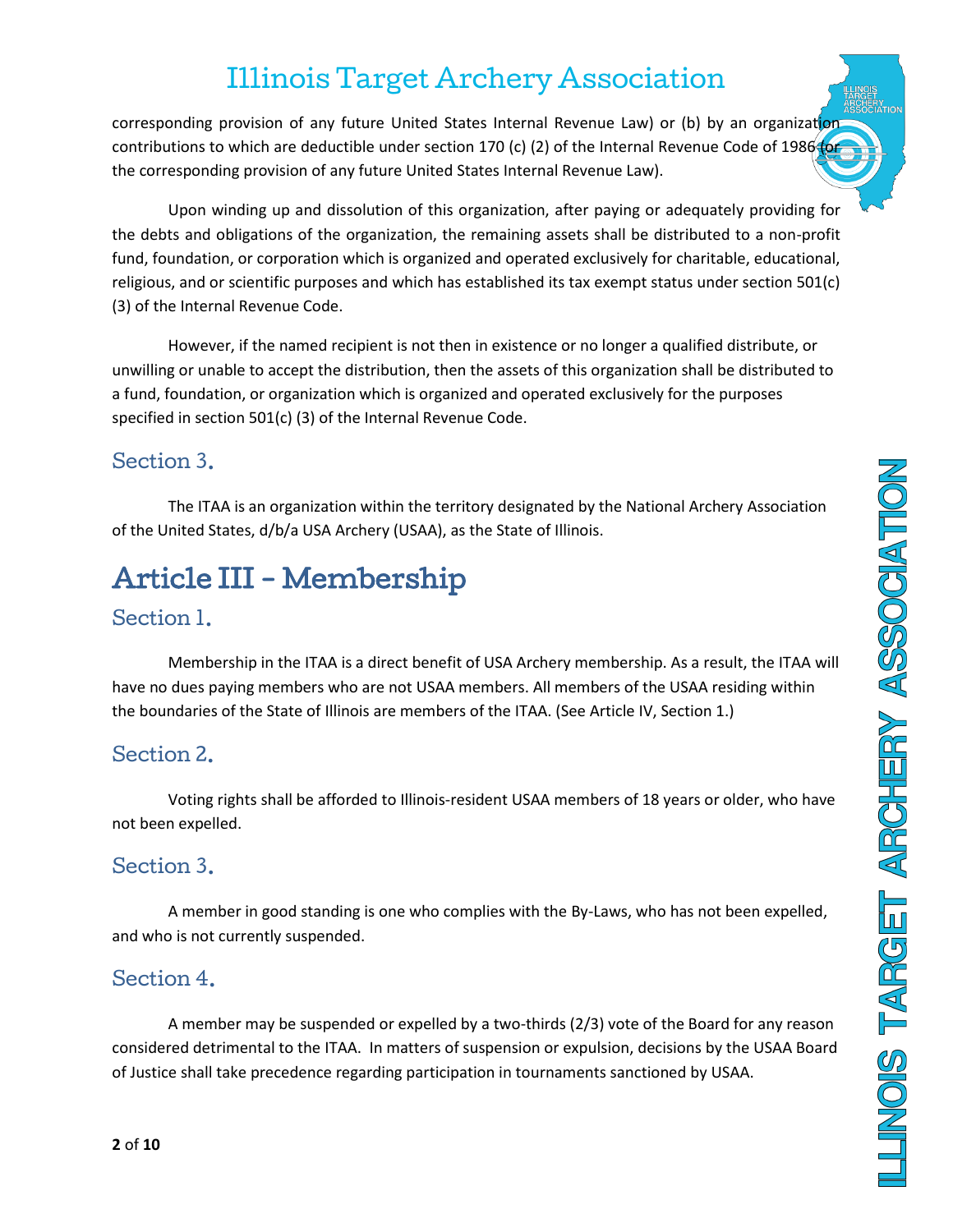Section 5.

A member may be reinstated by a unanimous vote of the Board.

# Article IV - Dues

### Section 1.

The ITAA will have no direct dues paying members as all dues income will be derived from shared USAA member dues income.

# Article V - Officers and Directors

### Section 1.

The Officers of the ITAA will be President, Vice President, Treasurer and Secretary.

### Section 2.

- 1. The President shall:
	- 1.1. Preside at all meetings of the membership;
	- 1.2. Only vote in the case of a tie;
	- 1.3. Represent the ITAA in all matters containing ITAA business;
	- 1.4. Prepare agendas for meetings;
	- 1.5. Appoint all committee State Chairpersons until a vote of Directors can take place; and
	- 1.6. Have the authority, along with the Treasurer, to sign all checks and official Documents of the ITAA;
- 2. The Vice President shall:
	- 2.1. Assume the duties of the President when circumstances dictate that the President cannot carry out the duties of his or her office; and
	- 2.2. The Office of the Vice-President is intended to be prepare the holder for the Office of the President.
- 3. The Treasurer shall:
	- 3.1. Be the custodian of all monies of the ITAA;
	- 3.2. Keep an accurate and up-to-date record of all income and expenditures of the ITAA;
	- 3.3. Prepare and present a written report of the financial condition of the ITAA at the Annual Meeting;
	- 3.4. Have the authority, along with the President to sign all checks and official documents of the ITAA;
	- 3.5. Coordinate with USAA in keeping a current report of shared dues income for ITAA members; and
	- 3.6. Perform the duties generally required of a Treasurer.
- 4. The Secretary shall:
	- 4.1. Keep an up-to-date record of the minutes of all ITAA meetings;
	- 4.2. Keep an accurate and up-to-date record of the ITAA's membership, in conjunction with the USAA office;
	- 4.3. Serve notice to the membership of meetings and upcoming events;

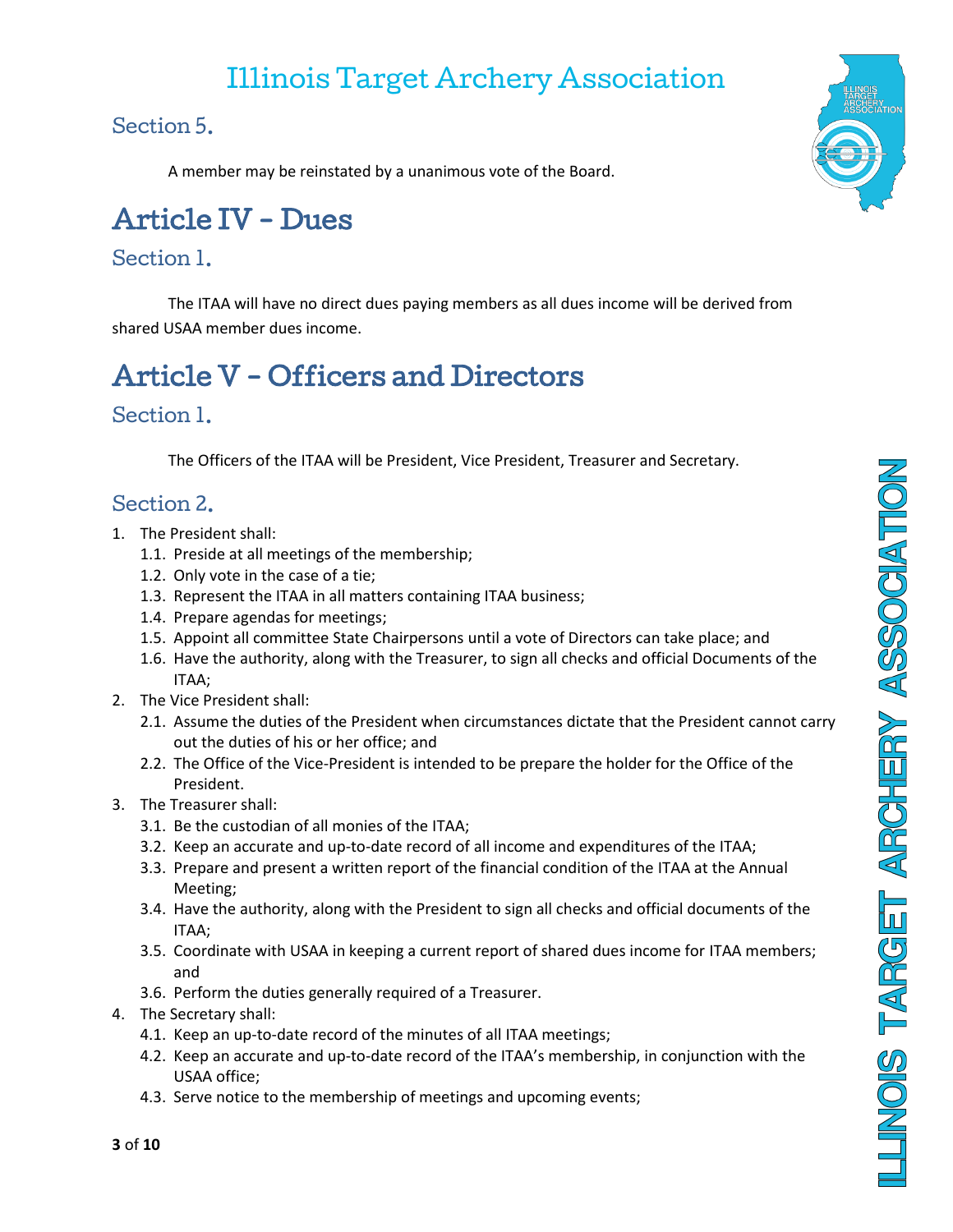- 4.4. Perform the duties generally required of a Secretary; and
- 4.5. Maintain or provide for the maintenance of state record scores.

### Section 3.



The Board of Directors shall comprise the Officers and other Directors. Vacant Offices may be temporarily filled by any Director (preferred) or member (if necessary) until the next Annual meeting, with a majority vote of the board.

All members of the Board are Directors. The four Officers are also Directors. The Board shall comprise no fewer than the four (4) necessary Officers, with no more than ten (10) total Directors. Effort should be made to ensure that Directors are a representation of members of the clubs throughout Illinois.

### Section 4.

Board meetings shall take place in person or telecommunication (e.g. by phone or email). Board members unable to attend may be represented by proxy. A majority vote of those present or participating or voting by proxy shall decide matters, except where provided for elsewhere in the constitution.

# Article VI - Nominations, Elections and Terms of **Office**

### Section 1.

Nominations for Officers may be made by any member of the ITAA. A person shall be a nominee for one position only. All nominees must have agreed to serve if elected before their names are placed in nomination. A list of nominees shall be published through ITAA communications (e.g. Web Site and Newsletter) one month prior to voting.

### Section 2.

Election of Directors shall be made by ITAA membership vote at the Annual meeting. Notification of the results of the election shall be published in the ITAA's official electronic publication and/or by mail to all ITAA members and clubs.

### Section 3.

The term of office of the President shall be two (2) years. The term of the Vice President shall be two (2) years, but his / her election shall be the year following that of the President. The Treasurer and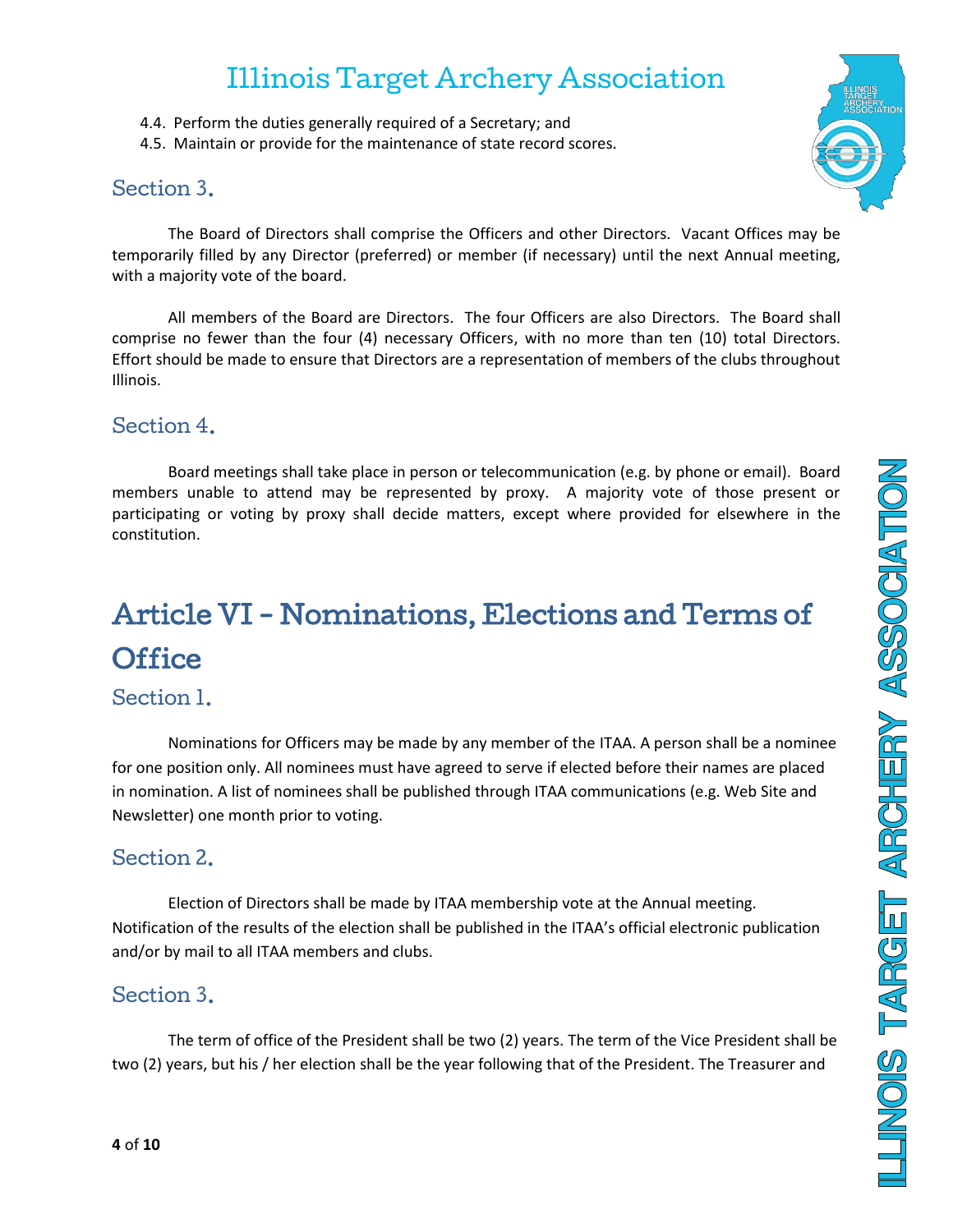Secretary hold office for one (1) year each. There shall be no limit placed upon any Director's stay in office.

### Section 4.

The term of office for Directors shall be one (1) year. There shall be no limit placed upon any Director's stay in office.

### Section 5.

An Officer or Director may be removed after a vote of 80% of the Board. Removal from office does not expel that person from the ITAA.

# Article VII - Meetings

### Section 1.

The Annual Meeting of the membership of the ITAA shall be held at a time and place determined by the President. ITAA membership shall be notified by ITAA communications (e.g. Web Site or Newsletter) of the time and place of the Annual Meeting at least 30 days in advance of the meeting.

Reasonable scheduling for the Annual Meeting should be planned so that it is convenient for the largest contingent of members to attend.

### Section 2.

Special meetings of the membership of the ITAA may be called by the President, or by 5 Directors, or by the written request to the Board of at least 30 members.

### Section 3.

The Annual Meeting shall be open to any member of the ITAA, and any member shall be allowed to participate in the discussion, but only those with voting privileges may vote. Prior notice is needed for any non-board members to add agenda items.

### Section 4.

A quorum for the transaction of business at any membership meeting shall be one-third (1/3) of the Directors and no fewer than 12 members of the ITAA.

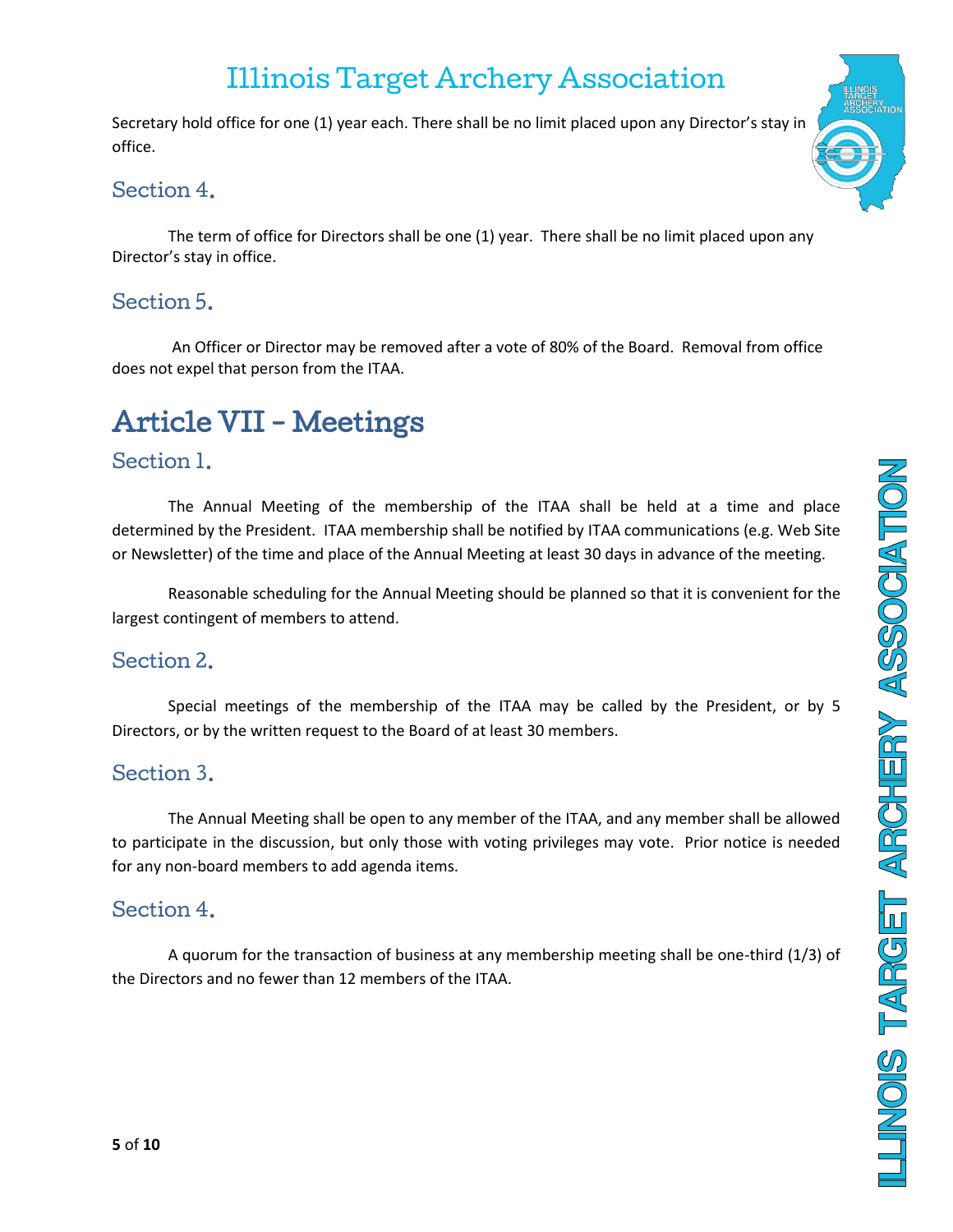### Article VIII - Committees

#### Section 1.

Directors shall be elected to chair State Chairpersons to the following committees and/or others, as appropriate: Tournament; Junior Olympic Archery Development (JOAD); and Collegiate Archery. ITAA efforts in each of these areas should always include the Chairperson.

### Section 2.

The duties of each committee not covered in these By-Laws shall be determined by the Directors.

### Article IX – Tournaments

#### Section 1.

The ITAA shall make every reasonable effort to annually hold State Championship tournaments. These State Championships may be (but not limited to) Indoor and Outdoor editions for the JOAD, Collegiate, and general all-ages archery groups, in the Target, Field, and 3-D formats. Where possible, tournament formats should adhere to USA Archery and World Archery formats, and be held sanctioned by those organizations. The Board has the option to open these tournaments up for bidding for hosting.

### Section 2.

The Tournament Committee Chairperson is responsible for making the necessary arrangements for these tournaments. This includes, but is not limited to, organizing venues, soliciting volunteers, provisioning equipment, and ensuring certified judges. This is a large burden, and it is natural for it to be shared throughout the ITAA whenever possible. However, in order to maintain consistency and highquality events, the Chairperson should be informed about and aware of the progress of all ITAA Tournaments.

It is customary either for the Chairperson to be the Event Director personally or to entrust direction of the events to a capable organizer on the advice of the Board of Directors.

#### Section 3.

The ITAA may hold tournaments which are not State Championship events.

#### Section 4.

Bids for tournaments shall be accepted by majority vote of the Directors.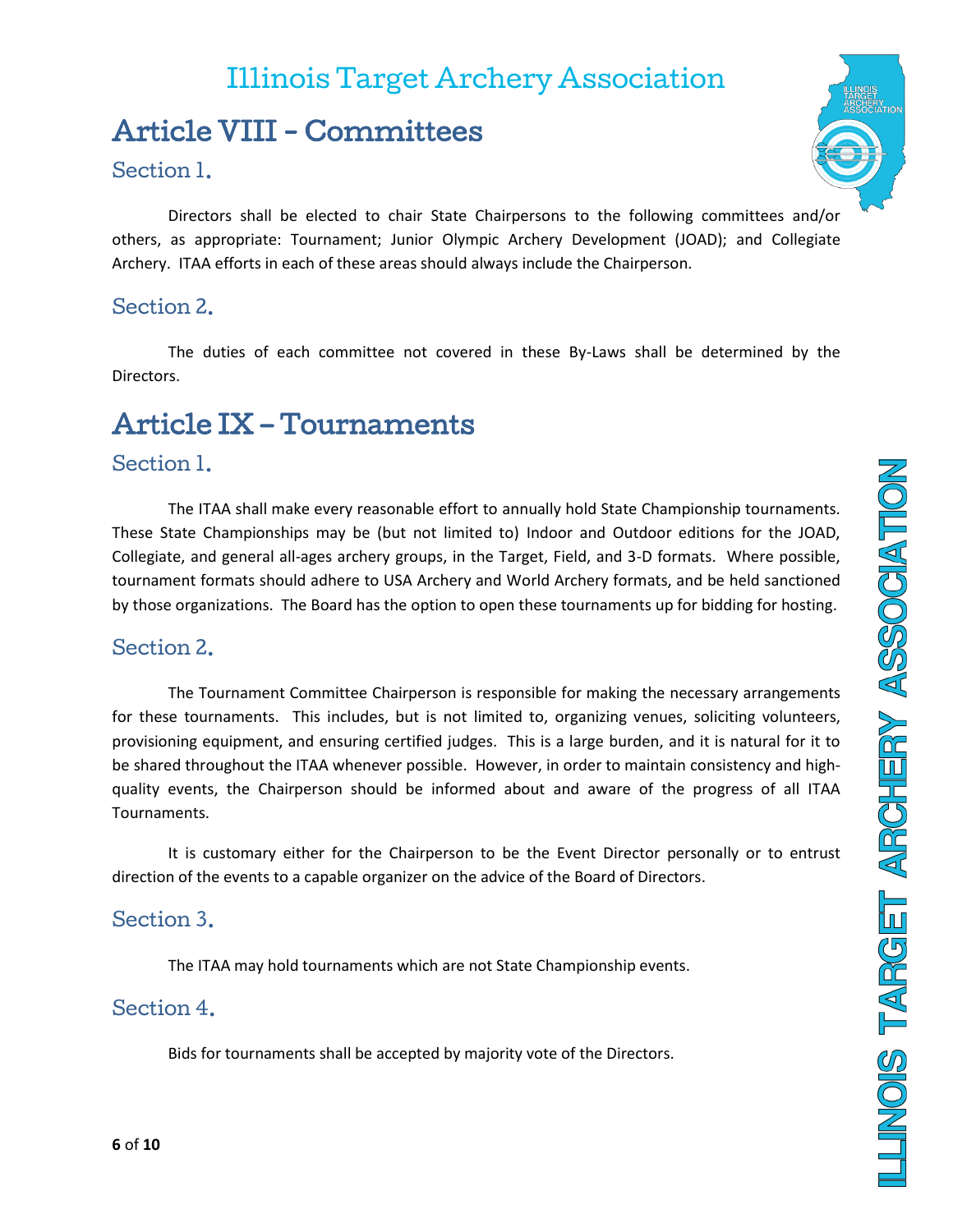### Section 5.

The event director for any ITAA tournament shall make efforts to present an event status report to the Board at intervals of 90 days, 45 days, and 15 days prior to the event. This measure allows the Directors to aid and to advise preparations, when necessary, and to ensure consistency and high-quality events.

### Article X - Record Scores

### Section 1.

The ITAA is responsible for recording and maintaining the record scores shot in state-wide events.

### Article XI - Amendments

### Section 1.

This document may be altered and/or amended by a two-thirds (2/3) vote of the members present at the Annual Meeting or at special meetings provided the membership was notified of the proposed amendments at least 30 days in advance of the meeting.

### Article XII – By-Laws

### Section 1.

By-Laws can be enacted by a two-thirds (2/3) vote of the Directors.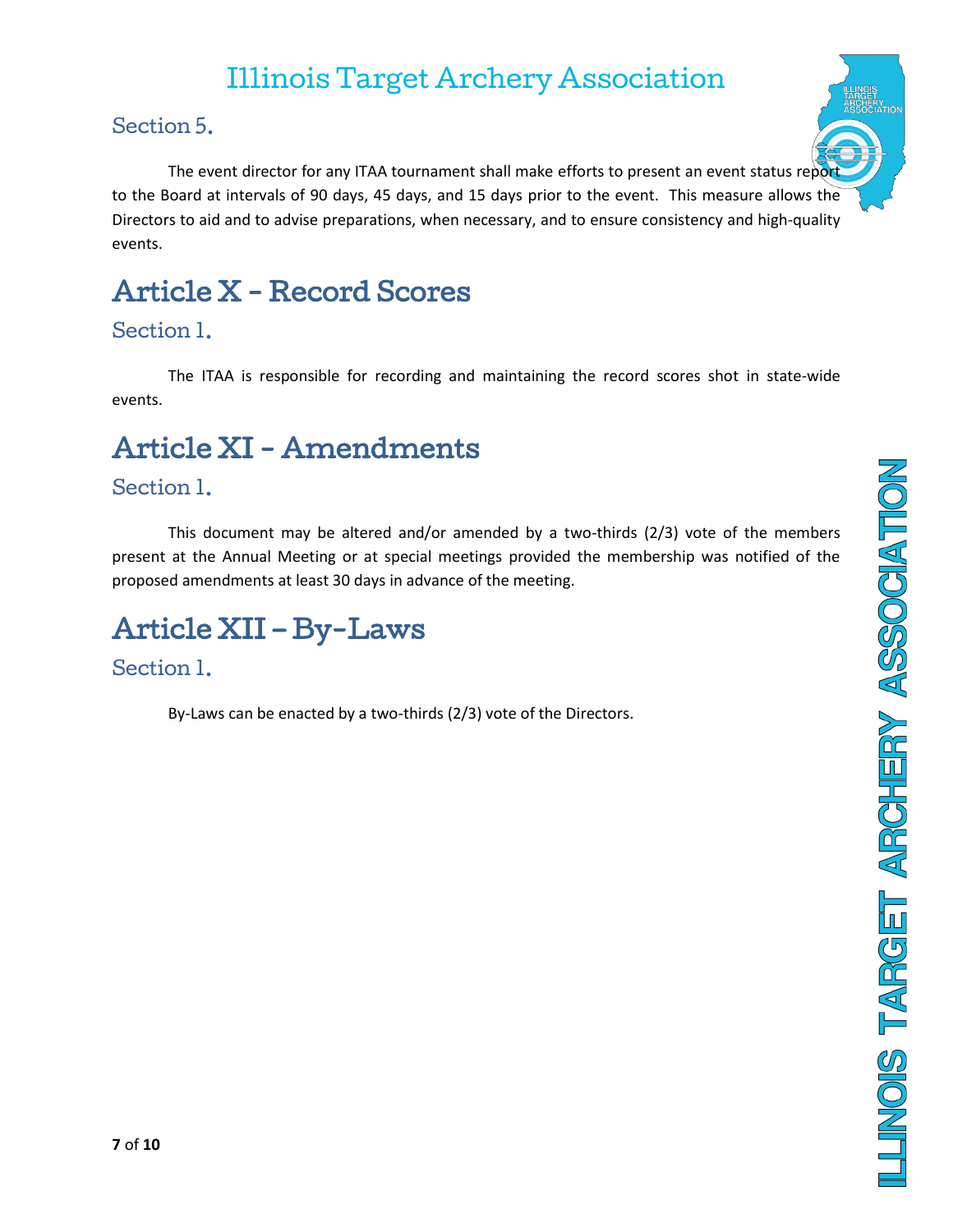# Article XIII - Appendix

#### Section 1.

#### **Lexicon**

**ITAA** – The Illinois Target Archery Association

**USAA** – USA Archery (formerly the National Archery Association), the parent organization to the ITAA. USA Archery is a member organization of World Archery.

**NFAA** – The National Field Archery Association

**JOAD** – Junior Olympic Archery Development – USA Archery's primary youth competitive archery program.

**WA** – World Archery (formerly FITA – the Fédération Internationale de Tir à l'Arc) – the world governing body for archery.

LUNOIS TARGET ARCHERY ASSOCIATION

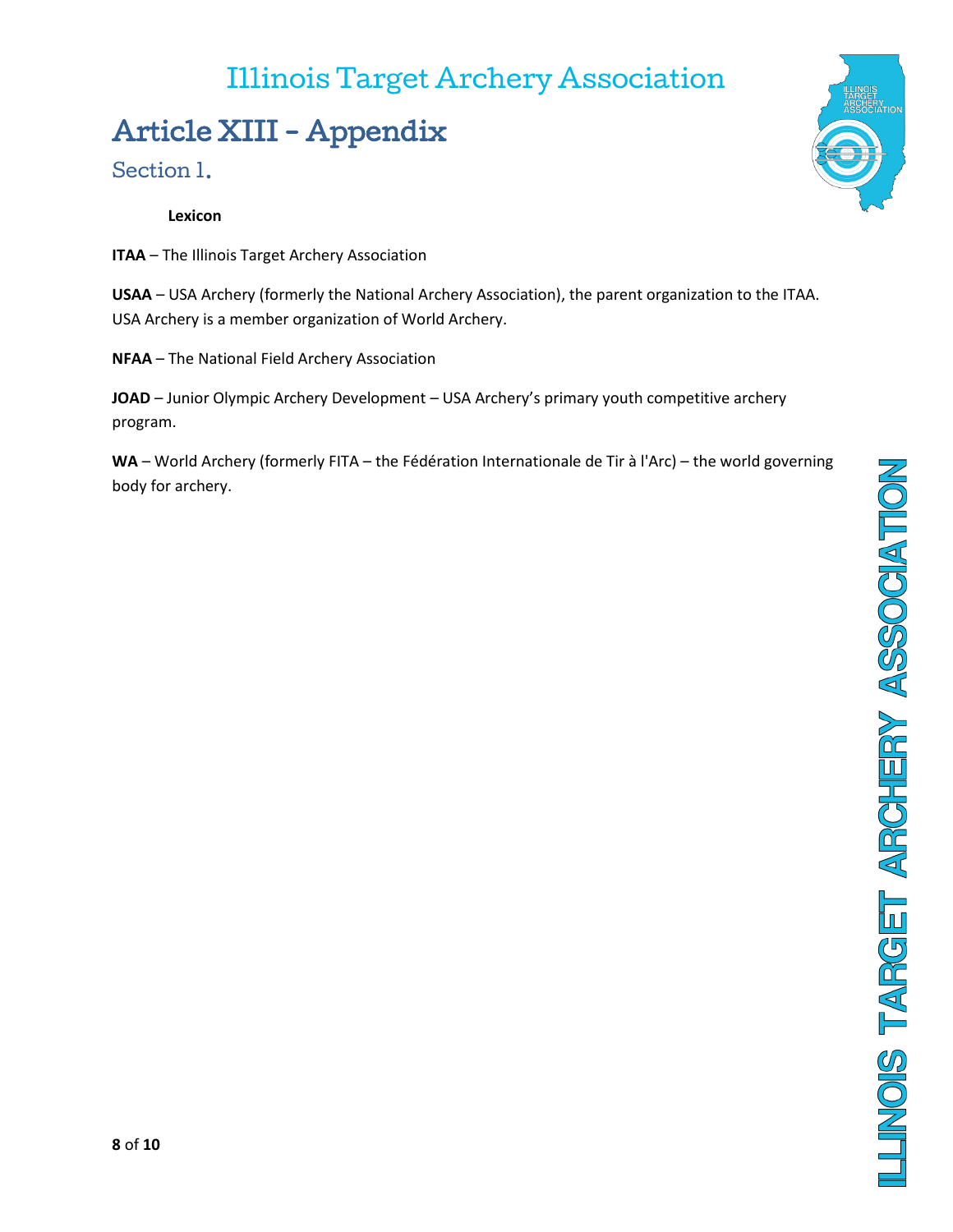### Amendments

### Amendment I – Event Fee Waivers

#### **Fee Waiver Limit:**

For any tournament, the ITAA shall waive fees for a minimum of five eligible archers (5) up to a maximum of 5% of number of participants (i.e. 10 waivers in a field of 200 archers).

#### **Conditions for Waiver Eligibility:**

Because we are not experts on financial aid, we are accepting eligibility for widely-recognized financial aid programs as our standard. An archer is eligible for an ITAA Tournament Fee Waiver if the archer is receiving Medicaid benefits or the household is receiving SNAP benefits.

#### **Applying for a Waiver:**

An archer or household applying for a waiver shall show to a Director sufficient evidence to convince them of eligibility for any of the recognized financial aid programs, and the archer or household shall then request a waiver for a specific tournament.

#### **Granting of Waivers:**

Waivers shall be granted for each tournament in the order in which they are received, up to the waiver limit stated above.

#### **Fee Waiver Limit:**

For any tournament, the ITAA shall waive event fees for a minimum of five (5) up to a maximum of 5% of number of participants (i.e. 10 waivers in a field of 200 archers). The ITAA is not able to waive USA Archery's membership requirements for USA Archery sanctioned tournaments.

### The By-Laws of the ITAA

These By-Laws support the Constitution, in which it will be easier describe elements of the running of the ITAA in detail, but shall be easier to amend as those details require alteration. By-Laws made be altered by a two-thirds vote of the Board of Directors.

### Board of Directors

In the case of lowering the limit to the number of Directors, existing Directors may be re-elected without regard to this limit, but new Directors shall not be elected unless a seat is vacant within the new limit.

### Committee Duties

- 1. It is the Duty of the Tournament Committee Chairperson to direct or provide for the direction of the State Championship Tournaments.
- 2. It is the Duty of the Collegiate Committee Chairperson to advise, advocate for, and coordinate the collegiate archery community in Illinois.